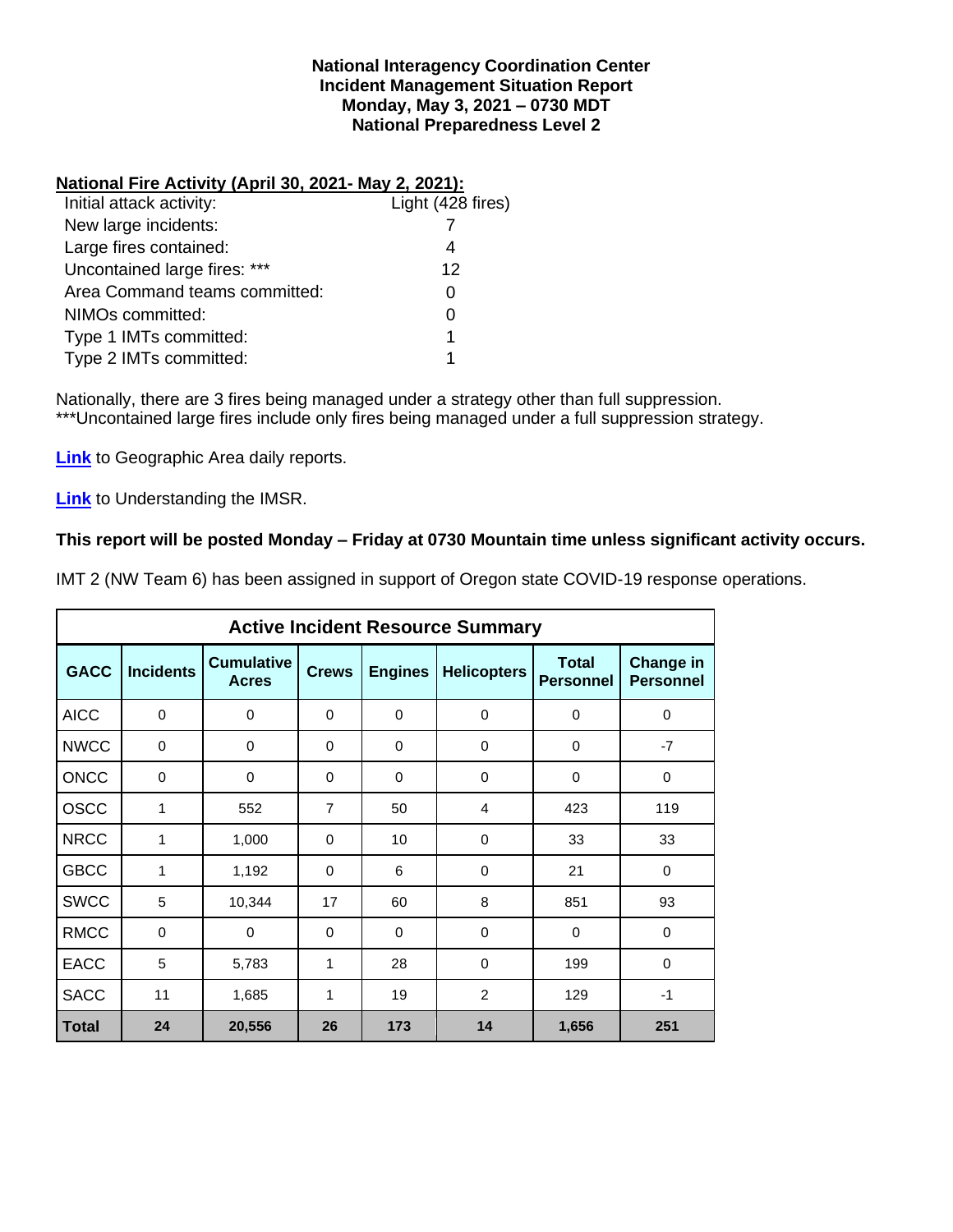| Southwest Area (PL 3)    |    |
|--------------------------|----|
| New fires:               | 15 |
| New large incidents:     |    |
| Uncontained large fires: |    |
| Type 1 IMTs committed:   |    |

**Three Rivers**, Lincoln NF, USFS. IMT 1 (SW Team 2). Twelve miles northwest of Ruidoso, NM. Short grass and timber. Minimal fire behavior. Numerous residences threatened. Area, road and trail closures in effect.

**Flag**, Colorado River District, BLM. Transfer of command from IMT 1 (SW Team 1) back to the local unit occurred yesterday. Twelve miles southeast of Kingman, AZ. Chaparral and timber. Minimal fire behavior with creeping and smoldering. Numerous residences threatened. Area and trail closures in effect. Reduction in acreage due to more accurate mapping.

**Bonito Rock**, Fort Apache Agency, BIA. Fifteen miles southeast of Whiteriver, AZ. Timber and brush. Minimal fire behavior with creeping and smoldering. Road closures in effect. Reduction in acreage due to more accurate mapping.

**\* Eskiminzin**, San Carlos Agency, BIA. Eight miles east of Winkelman, AZ. Timber and brush. Minimal fire behavior.

| Incident Name       | Unit                                                                                                     | <b>Size</b> |          | $\%$ | Ctn/<br>Comp | Est  | Personnel |        | <b>Resources</b> |          |      | <b>Strc</b> | \$\$            | Origin     |
|---------------------|----------------------------------------------------------------------------------------------------------|-------------|----------|------|--------------|------|-----------|--------|------------------|----------|------|-------------|-----------------|------------|
|                     |                                                                                                          | Acres       | Chge     |      |              |      | Total     | Chge   | Crw              | Eng      | Heli | Lost        | <b>CTD</b>      | Own        |
| <b>Three Rivers</b> | <b>NM-LNF</b>                                                                                            | 7.119       | 1.822    | 23   | Ctn          | 7/4  | 317       | 51     | 6                | 9        | 5    | 0           | 2.5M            | <b>FS</b>  |
| Flag                | AZ-CRD                                                                                                   | 1.279       | -12      | 88   | Ctn          | 5/8  | 99        | $-237$ | 2                | 4        | 2    |             | 3.1M            | <b>BLM</b> |
| <b>Bonito Rock</b>  | AZ-FTA                                                                                                   | 1668        | $-132$   | 40   | Ctn          | 5/21 | 209       | 0      | 6                | 6        | 2    | 0           | l.8M            | <b>BIA</b> |
| Eskiminzin          | AZ-SCA                                                                                                   | 850         | ---      | 90   | Ctn          | 5/15 | 7         | ---    |                  | $\Omega$ | 0    | 0           | 50 <sub>k</sub> | <b>BIA</b> |
|                     | Large Fires Being Managed with a Strategy Other Than Full Suppression Without a Type 1 or 2 IMT Assigned |             |          |      |              |      |           |        |                  |          |      |             |                 |            |
| Thumb Flat          | AZ-KNF                                                                                                   | 112         | $\Omega$ | 5    | Comp         | 5/14 | 32        | $---$  | $\Omega$         | 4        | 0    | $\Omega$    | 15K             | <b>FS</b>  |
| South Rim 4         | TX-BBP                                                                                                   | 1.341       | 0        | 100  | Comp         | ---  | 33        | $---$  |                  |          | 0    | 0           | .2M             | <b>NPS</b> |

KNF – Kaibab NF, USFS BBP – Big Bend National Park, NPS

| Eastern Area (PL 2)      |     |
|--------------------------|-----|
| New fires:               | 113 |
| New large incidents:     |     |
| Uncontained large fires: |     |

**Brittle**, Huron-Manistee NF, USFS. Transfer of command from IMT 2 (EA Gold Team) back to the local unit occurred on 5/1. Five miles northeast of Hale, MI. Timber. Minimal fire behavior with creeping. Structures threatened.

**\* RL 203 Goods**, Red Lake Agency, BIA. Twenty miles west of Red Lake, MN. Tall grass and timber. Active fire behavior with running, flanking and backing. Structures threatened.

| <b>Incident Name</b> | Unit          |       | <b>Size</b> | $\%$ | Ctn/ | Est | Personnel |       | <b>Resources</b> |      |      | <b>Strc</b> | \$\$       | Origin |
|----------------------|---------------|-------|-------------|------|------|-----|-----------|-------|------------------|------|------|-------------|------------|--------|
|                      |               | Acres | Chge        |      | Comp |     | Total     | Chge  | Crw              | Ena  | Heli | Lost        | <b>CTD</b> | Own    |
| <b>Brittle</b>       | MI-HMF        | 5.781 |             | 98   | Ctn  | UNK | 132       | $---$ |                  | -4.2 |      |             | 902K       | FS     |
| * RL 203 Goods       | <b>MN-RLA</b> | 5535  | $---$       | 20   | Ctn  | 5/7 | 49        | ---   |                  |      | ╭    |             | 130K       | BIA    |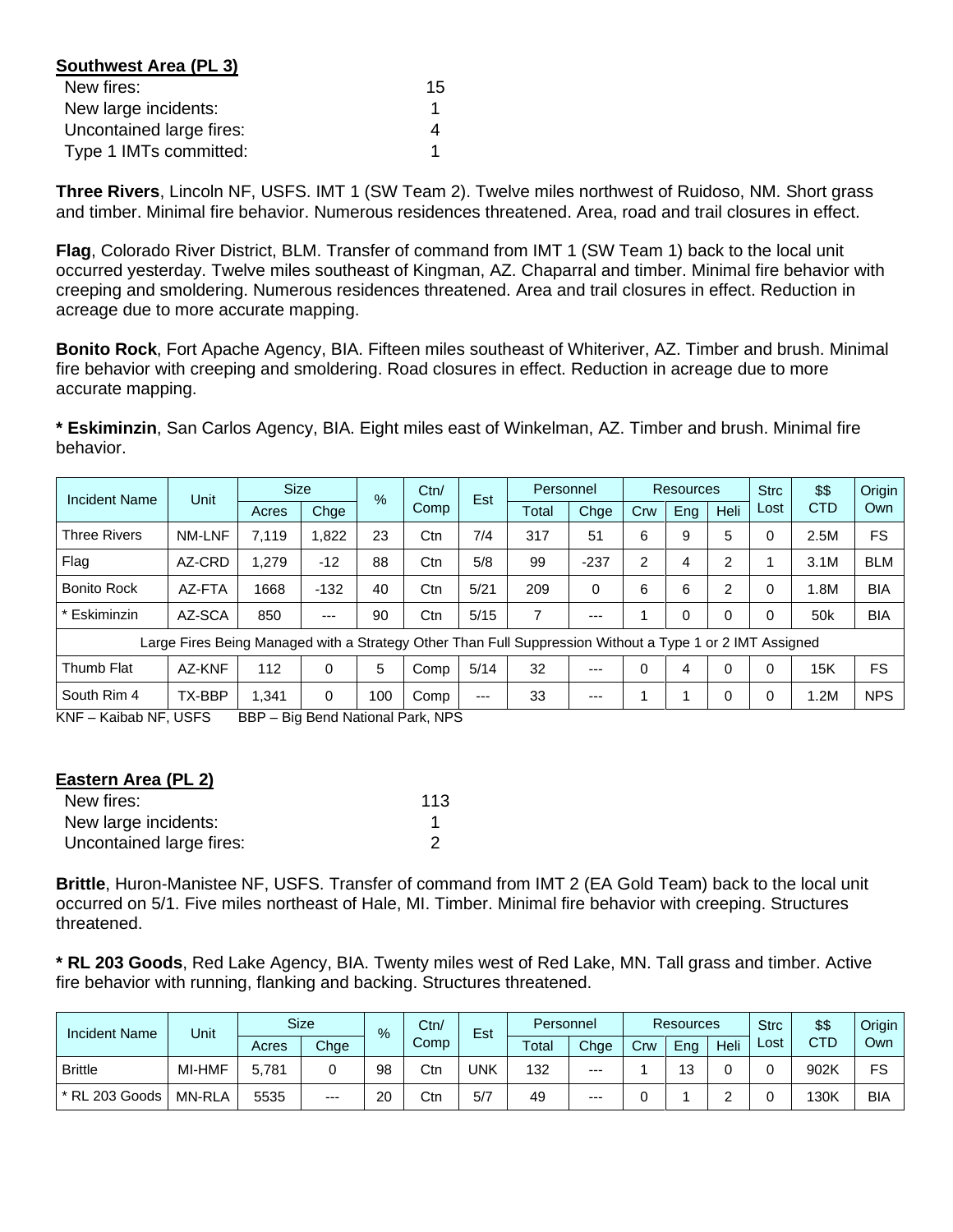# **Southern California Area (PL 2)**

| New fires:               | 92 |
|--------------------------|----|
| New large incidents:     |    |
| Uncontained large fires: |    |

**\* Southern**, San Diego Unit, Cal Fire. Twelve miles southeast of Julian, CA. Tall grass and brush. Moderate fire behavior with creeping. Structures threatened. Area, road and trail closures in effect.

**\* Owens**, California Desert District, BLM. Seven miles northwest of Inyokern, CA. Brush and short grass. Minimal fire behavior with smoldering. Numerous structures threatened. Evacuations, area, road and trail closures in effect.

| <b>Incident Name</b> | Unit   | <b>Size</b> |       | $\frac{9}{6}$ | Ctn/ | Est  |       | Personnel |     | <b>Resources</b> |             |      | \$\$       | Origin      |
|----------------------|--------|-------------|-------|---------------|------|------|-------|-----------|-----|------------------|-------------|------|------------|-------------|
|                      |        | Acres       | Chge  |               | Comp |      | Total | Chge      | Crw | Eng              | <b>Heli</b> | Lost | <b>CTD</b> | Own         |
| * Southern           | CA-MVU | 5.184       | $---$ | 25            | Ctn  | 5/7  | 128   | $---$     |     | 10               |             | ⌒    | 558K       | <b>ST</b>   |
| * Owens              | CA-CDD | 1980        | $--$  | 40            | Ctn  | 5/15 | 137   | $---$     |     |                  |             |      | 200K       | <b>BLM</b>  |
| North                | CA-LAC | 552         | 0     | 100           | Ctn  | $--$ | 48    | $-375$    |     | 10               |             |      | .3M        | <b>CNTY</b> |

LAC – Los Angeles County Fire Department

| Southern Area (PL 2)     |     |
|--------------------------|-----|
| New fires:               | 139 |
| New large incidents:     | 2   |
| Uncontained large fires: | O   |

**\* Four Sixteen**, Florida Forest Service. Seven miles southeast of Homestead, FL. Timber. Extreme fire behavior. Structures threatened. Last narrative report unless significant activity occurs.

| Incident Name                      | Unit                                                                                                     |       | <b>Size</b> | $\%$ | Ctn/<br>Comp      | Est   |       | Personnel |     | Resources |      |      | \$\$       | Origin    |
|------------------------------------|----------------------------------------------------------------------------------------------------------|-------|-------------|------|-------------------|-------|-------|-----------|-----|-----------|------|------|------------|-----------|
|                                    |                                                                                                          | Acres | Chge        |      |                   |       | Total | Chge      | Crw | Eng       | Heli | Lost | <b>CTD</b> | Own       |
| * Slates Church<br>Fire            | <b>NC-NCS</b>                                                                                            | 1.500 | $---$       | 100  | Ctn               | 5/2   | 15    | $--$      |     |           |      |      | 12K        | SТ        |
| Mill Creek                         | <b>TN-CNF</b>                                                                                            | 657   | 0           | 100  | Ctn               | $---$ | 72    | -1        |     | 4         | າ    |      | 600K       | FS        |
|                                    | Large Fires Being Managed with a Strategy Other Than Full Suppression Without a Type 1 or 2 IMT Assigned |       |             |      |                   |       |       |           |     |           |      |      |            |           |
| * Four Sixteen                     | <b>FL-FLS</b>                                                                                            | 5.182 | $---$       | 55   | Comp              | 5/5   | 32    | $--$      |     | 8         |      |      | 22K        | <b>ST</b> |
| NCS- North Carolina Forest Service |                                                                                                          |       | CNF.<br>—   |      | Cherokee NF, USFS |       |       |           |     |           |      |      |            |           |

#### **Northern Rockies Area (PL 1)**

| New fires:               |  |
|--------------------------|--|
| New large incidents:     |  |
| Uncontained large fires: |  |

**Roosevelt Creek**, Dakota Prairie National Grasslands, USFS. Thirteen miles northwest of Medora, ND. Tall grass, brush and timber. Active fire behavior with spotting and torching. Structures and energy infrastructure threatened.

**\* Little Swallow**, Fort Berthold Agency, BIA. Ten miles south of Mandaree, ND. Tall grass and timber. Extreme fire behavior with running and spotting.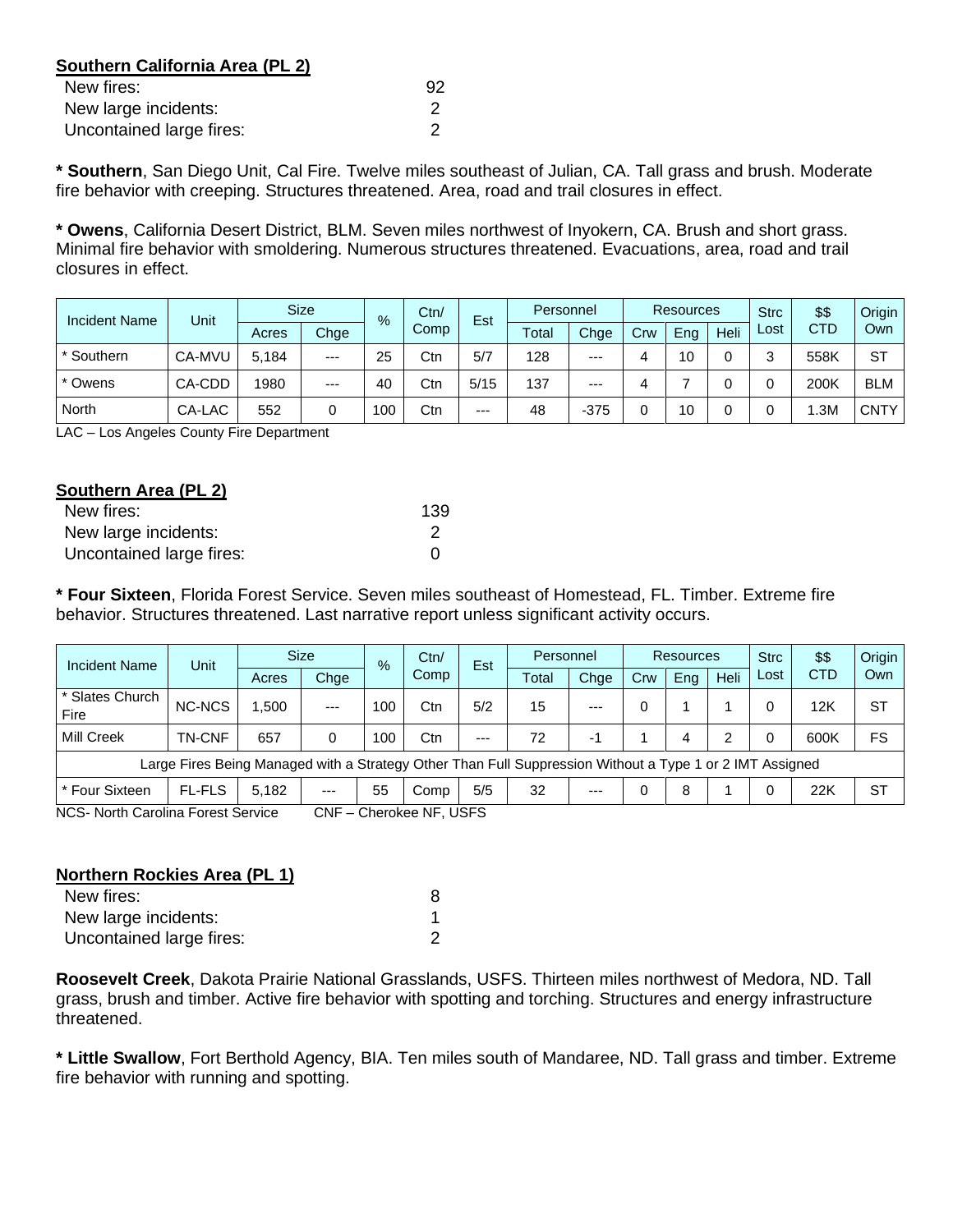| <b>Incident Name</b>    | Unit   |       | <b>Size</b> | %  | Ctn/ | Est | Personnel |      | <b>Resources</b> |     |      | <b>Strc</b> | \$\$       | Origin     |
|-------------------------|--------|-------|-------------|----|------|-----|-----------|------|------------------|-----|------|-------------|------------|------------|
|                         |        | Acres | Chge        |    | Comp |     | Total     | Chge | Crw              | Eng | Heli | Lost        | <b>CTD</b> | Own        |
| Roosevelt<br>Creek      | ND-DPF | 4,603 | 3,603       | 70 | Ctn  | 5/6 | 85        | 52   |                  | 12  |      |             | 225K       | FS         |
| <b>* Little Swallow</b> | ND-FBA | 8,500 | $---$       | 50 | Ctn  | 5/5 | 19        | $--$ |                  |     |      |             | 50K        | <b>BIA</b> |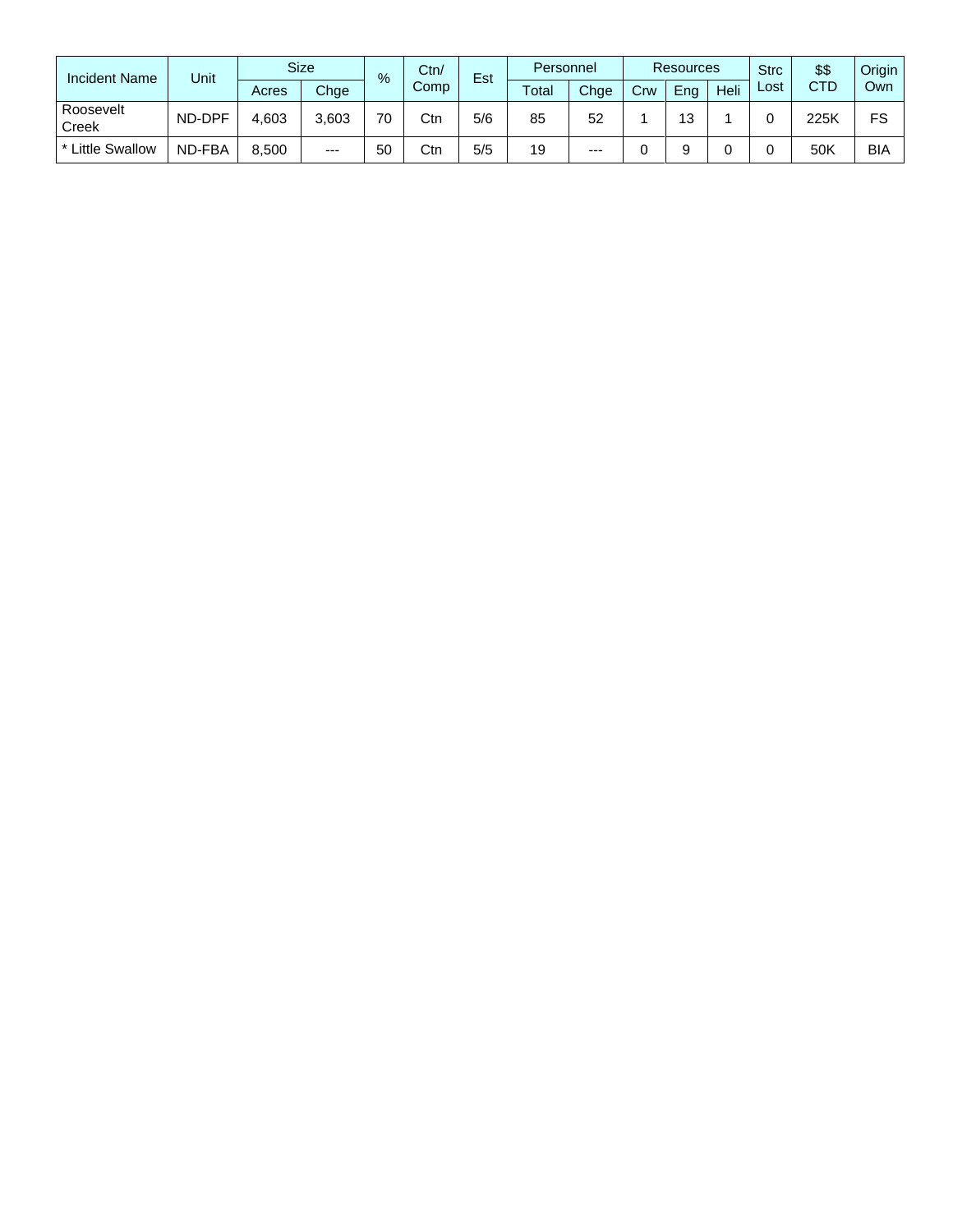| Area                     |              | <b>BIA</b>       | <b>BLM</b>     | <b>FWS</b>       | <b>NPS</b>       | ST/OT          | <b>USFS</b>      | <b>TOTAL</b>   |
|--------------------------|--------------|------------------|----------------|------------------|------------------|----------------|------------------|----------------|
| Alaska Area              | <b>FIRES</b> | $\mathbf 0$      | $\mathbf 0$    | $\overline{0}$   | $\boldsymbol{0}$ | $\overline{2}$ | 0                | $\overline{2}$ |
|                          | <b>ACRES</b> | $\pmb{0}$        | $\mathbf 0$    | $\mathbf 0$      | $\mathbf{0}$     | $\mathbf 0$    | $\pmb{0}$        | $\bf{0}$       |
| Northwest Area           | <b>FIRES</b> | $\pmb{0}$        | $\mathbf 0$    | $\mathbf 0$      | $\mathbf 0$      | $\mathbf 0$    | 1                | $\mathbf{1}$   |
|                          | <b>ACRES</b> | $\boldsymbol{0}$ | $\pmb{0}$      | $\mathbf 0$      | $\mathbf 0$      | $\overline{0}$ | $\mathbf 0$      | $\bf{0}$       |
| Northern California Area | <b>FIRES</b> | $\pmb{0}$        | $\mathbf 0$    | $\mathbf 0$      | $\mathbf 0$      | 42             | $\overline{2}$   | 44             |
|                          | <b>ACRES</b> | $\pmb{0}$        | $\mathbf 0$    | $\mathbf 0$      | $\mathbf 0$      | 156            | $\pmb{0}$        | 156            |
| Southern California Area | <b>FIRES</b> | $\pmb{0}$        | $\overline{2}$ | $\mathbf 0$      | $\mathbf 0$      | 82             | 8                | 92             |
|                          | <b>ACRES</b> | $\pmb{0}$        | 3180           | $\mathbf 0$      | $\mathbf 0$      | 225            | $\boldsymbol{0}$ | 3,408          |
| Northern Rockies Area    | <b>FIRES</b> | $\pmb{0}$        | $\mathbf 0$    | $\mathbf 0$      | $\mathbf 0$      | 6              | $\overline{2}$   | 8              |
|                          | <b>ACRES</b> | $\pmb{0}$        | $\pmb{0}$      | $\mathbf 0$      | $\boldsymbol{0}$ | 5207           | $\pmb{0}$        | 5,207          |
| Great Basin Area         | <b>FIRES</b> | $\mathsf 0$      | $\mathbf 0$    | $\mathbf 0$      | $\mathbf 0$      | $\mathbf 0$    | $\mathbf 0$      | $\pmb{0}$      |
|                          | <b>ACRES</b> | $\pmb{0}$        | $\mathbf 0$    | $\mathbf 0$      | $\mathbf 0$      | $\mathbf 0$    | $\pmb{0}$        | $\mathbf 0$    |
| Southwest Area           | <b>FIRES</b> | $\overline{2}$   | $\overline{2}$ | $\boldsymbol{0}$ | $\pmb{0}$        | $\mathbf{1}$   | 10               | 15             |
|                          | <b>ACRES</b> | $\pmb{0}$        | 81             | $\mathbf 0$      | $\boldsymbol{0}$ | $\pmb{0}$      | 111              | 192            |
| Rocky Mountain Area      | <b>FIRES</b> | 3                | 3              | $\mathbf 0$      | $\mathbf 0$      | $\overline{4}$ | 4                | 14             |
|                          | <b>ACRES</b> | $\overline{2}$   | $\overline{2}$ | $\mathbf 0$      | $\mathbf 0$      | 3              | 45               | 52             |
| Eastern Area             | <b>FIRES</b> | 11               | $\mathbf 0$    | $\mathbf 0$      | $\pmb{0}$        | 101            | $\mathbf{1}$     | 113            |
|                          | <b>ACRES</b> | 6,037            | $\pmb{0}$      | $\mathbf 0$      | $\mathbf 0$      | 689            | 1                | 6,727          |
| Southern Area            | <b>FIRES</b> | $\mathbf{1}$     | $\mathbf 0$    | $\mathbf 0$      | $\mathbf 0$      | 135            | 3                | 139            |
|                          | <b>ACRES</b> | $\pmb{0}$        | $\mathbf 0$    | $\mathbf 0$      | $\boldsymbol{0}$ | 6,000          | 72               | 6,073          |
| <b>TOTAL FIRES:</b>      |              | 17               | $\overline{7}$ | $\mathbf 0$      | $\mathbf 0$      | 373            | 31               | 428            |
| <b>TOTAL ACRES:</b>      |              | 6,039            | 3,263          | $\bf{0}$         | $\mathbf 0$      | 12,280         | 234              | 21,817         |

**Fires and Acres Yesterday (by Protection) (April 30, 2021- May 2, 2021):**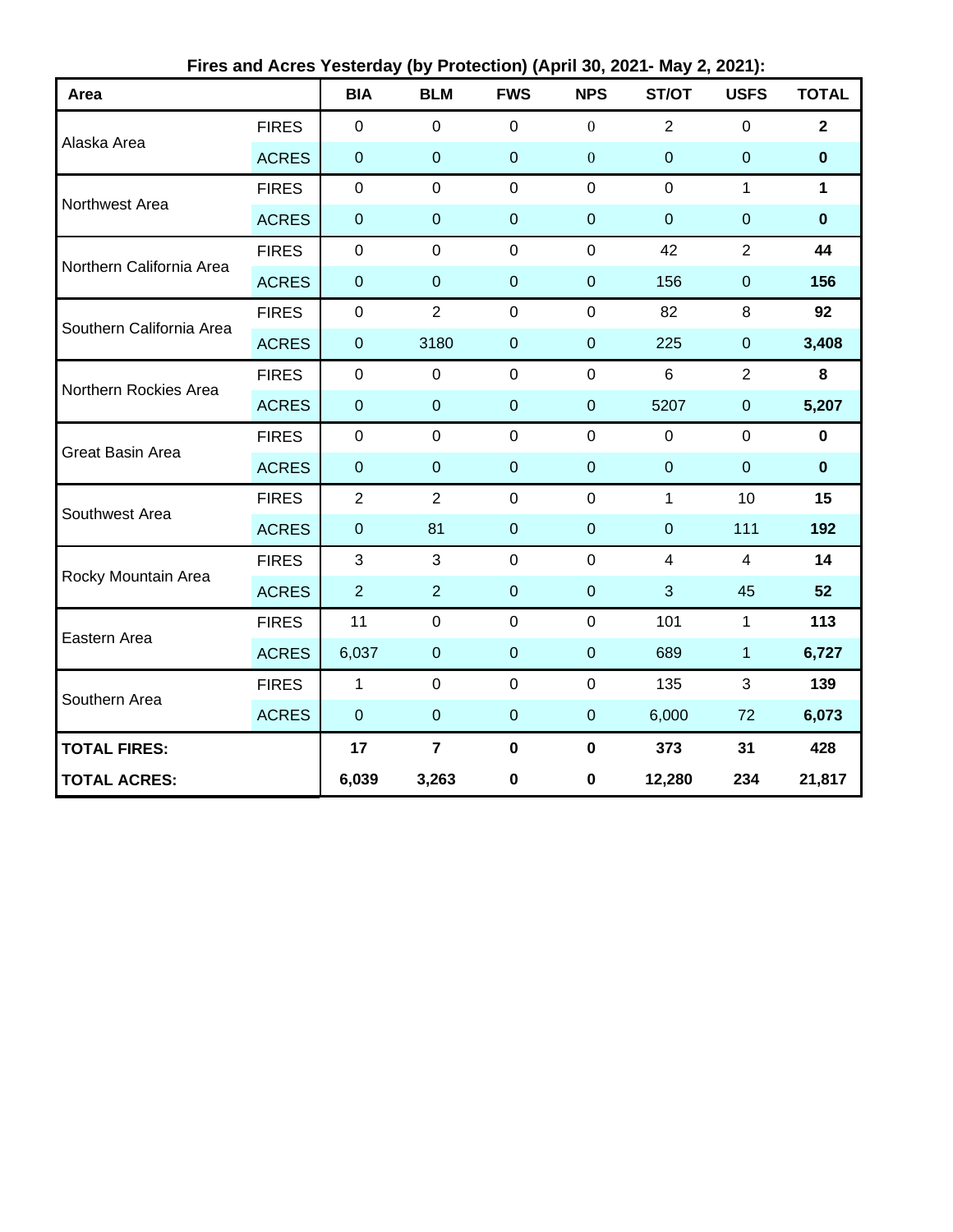**Fires and Acres Year-to-Date (by Protection):**

| Area                     |              | <b>BIA</b>     | <b>BLM</b>     | <b>FWS</b>              | <b>NPS</b>     | ST/OT          | <b>USFS</b> | <b>TOTAL</b> |
|--------------------------|--------------|----------------|----------------|-------------------------|----------------|----------------|-------------|--------------|
| Alaska Area              | <b>FIRES</b> | $\overline{0}$ | 3              | $\mathbf 0$             | $\overline{0}$ | 17             | 2           | 22           |
|                          | <b>ACRES</b> | $\mathbf 0$    | $\mathbf 0$    | $\mathbf 0$             | $\mathbf 0$    | $\overline{9}$ | 3           | 12           |
| Northwest Area           | <b>FIRES</b> | 37             | 13             | 1                       | $\mathbf 0$    | 296            | 17          | 364          |
|                          | <b>ACRES</b> | 199            | 126            | $\mathbf 0$             | $\pmb{0}$      | 2,288          | 699         | 3,312        |
| Northern California Area | <b>FIRES</b> | $\overline{2}$ | $\mathbf 0$    | $\mathbf 0$             | $\mathbf 0$    | 668            | 67          | 737          |
|                          | <b>ACRES</b> | $\overline{2}$ | $\mathbf 0$    | $\mathbf 0$             | $\pmb{0}$      | 1,826          | 180         | 2,008        |
| Southern California Area | <b>FIRES</b> | 5              | 32             | 1                       | $\mathbf{3}$   | 961            | 102         | 1,104        |
|                          | <b>ACRES</b> | 5              | 3399           | 1                       | $\,6\,$        | 1615           | 1,296       | 6,325        |
| Northern Rockies Area    | <b>FIRES</b> | 436            | $\overline{7}$ | $\overline{2}$          | $\mathbf 0$    | 287            | 73          | 805          |
|                          | <b>ACRES</b> | 21,045         | 51             | 35                      | $\pmb{0}$      | 10,016         | 14,753      | 45,900       |
| Great Basin Area         | <b>FIRES</b> | 10             | 93             | 1                       | $\overline{4}$ | 151            | 18          | 277          |
|                          | <b>ACRES</b> | 2,301          | 7,377          | $\overline{0}$          | $\overline{4}$ | 5,686          | 101         | 15,469       |
| Southwest Area           | <b>FIRES</b> | 163            | 51             | $\overline{\mathbf{4}}$ | 6              | 158            | 131         | 513          |
|                          | <b>ACRES</b> | 8,177          | 1,919          | $\pmb{0}$               | 1,346          | 6,049          | 9,363       | 26,855       |
| Rocky Mountain Area      | <b>FIRES</b> | 53             | 17             | $\overline{2}$          | 3              | 118            | 21          | 214          |
|                          | <b>ACRES</b> | 2,123          | 37             | 1,244                   | 305            | 68,581         | 2,768       | 75,058       |
| Eastern Area             | <b>FIRES</b> | 268            | $\mathbf 0$    | 12                      | 8              | 3,919          | 234         | 4,441        |
|                          | <b>ACRES</b> | 6,490          | $\pmb{0}$      | 13,200                  | 532            | 18,883         | 14,445      | 53,550       |
| Southern Area            | <b>FIRES</b> | 368            | $\pmb{0}$      | 42                      | 22             | 8,798          | 314         | 9,544        |
|                          | <b>ACRES</b> | 28,677         | $\pmb{0}$      | 8,879                   | 6,297          | 169,333        | 25,344      | 238,531      |
| <b>TOTAL FIRES:</b>      |              | 1,325          | 209            | 65                      | 46             | 15,000         | 948         | 17,593       |
| <b>TOTAL ACRES:</b>      |              | 69,017         | 9,646          | 23,359                  | 8,490          | 277,901        | 68,724      | 457,138      |

| Ten Year Average Fires (2011 – 2020 as of today) | 16.624  |
|--------------------------------------------------|---------|
| Ten Year Average Acres (2011 – 2020 as of today) | 886,712 |

**\*\*\*Changes in some agency YTD acres reflect more accurate mapping or reporting adjustments.** \*\*\*Additional wildfire information is available through the Geographic Areas at **<https://gacc.nifc.gov/>**

**Predictive Services Discussion:** Strong northerly winds aloft on the backside of an upper-level trough will continue over California today. Some of these stronger winds will mix to the surface amid a dry airmass with lingering stronger northerly winds continuing over portions of the southern Great Basin and Southwest. Precipitation, including potential heavy snow in the Colorado Rockies, will spread over the central and southern Rockies and into portions of the Southwest. Thunderstorms are also possible over Colorado, northeast Arizona, and much of New Mexico, but colder temperatures and higher relative humidity will accompany these thunderstorms chances. As an upper-level jet moves into the Pacific Northwest, gusty Cascade Gap winds are likely. Severe weather is possible from the southern Plains into the Midwest and eastward into the Mid-Atlantic and parts of the Southeast. Rain is expected over the southern Alaskan coast, but most of the interior will remain dry.

<http://www.predictiveservices.nifc.gov/outlooks/outlooks.htm>